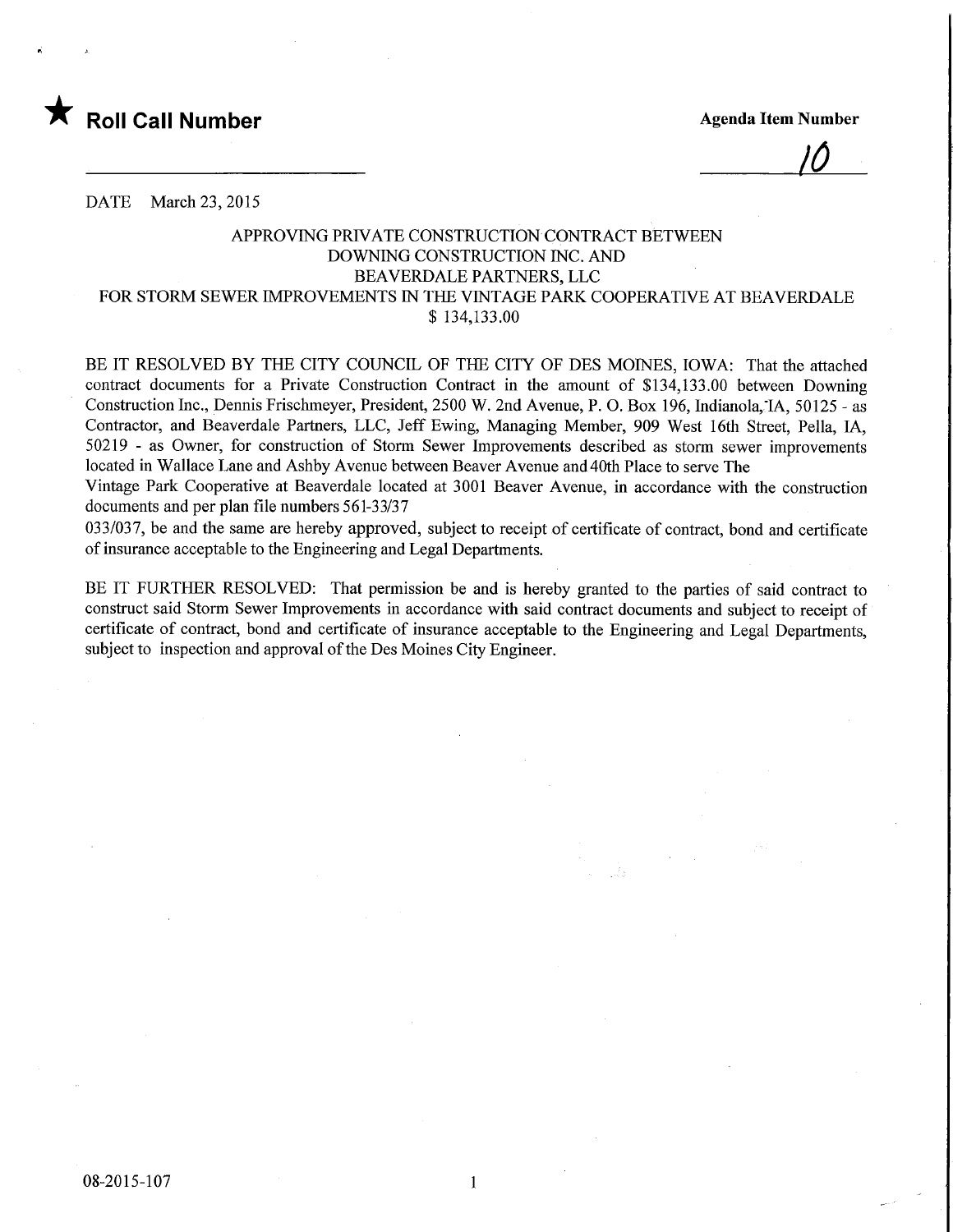## Roll Call Number **Agenda Item Number** Agenda Item Number

)0

DATE March 23, 2015

Activity ID: 08-2015-107

Moved by to adopt.

FORM APPROVED:

 $\mathcal{H}^D$ Kathleen Vanderpo Deputy City Attorney

Funding Source: All project costs are to be paid by the Owner(s), Beaverdale Partners, LLC

| <b>COUNCIL ACTION</b> | <b>YEAS</b> | <b>NAYS</b> | <b>PASS</b> | <b>ABSENT</b>   |
|-----------------------|-------------|-------------|-------------|-----------------|
| <b>COWNIE</b>         |             |             |             |                 |
| <b>COLEMAN</b>        |             |             |             |                 |
| <b>GATTO</b>          |             |             |             |                 |
| <b>GRAY</b>           |             |             |             |                 |
| <b>HENSLEY</b>        |             |             |             |                 |
| <b>MAHAFFEY</b>       |             |             |             |                 |
| <b>MOORE</b>          |             |             |             |                 |
| <b>TOTAL</b>          |             |             |             |                 |
| <b>MOTION CARRIED</b> |             |             |             | <b>APPROVED</b> |
|                       |             |             |             |                 |
|                       |             |             |             |                 |
|                       |             |             |             |                 |
|                       |             |             |             | Mayor           |

I, Diane Rauh, City Clerk of said City Council, hereby certify that at a meeting of the City Council, held on the above date, among other proceedings the above was adopted.

IN WITNESS WHEREOF, I have hereunto set my hand and affixed my seal the day and year first above written.